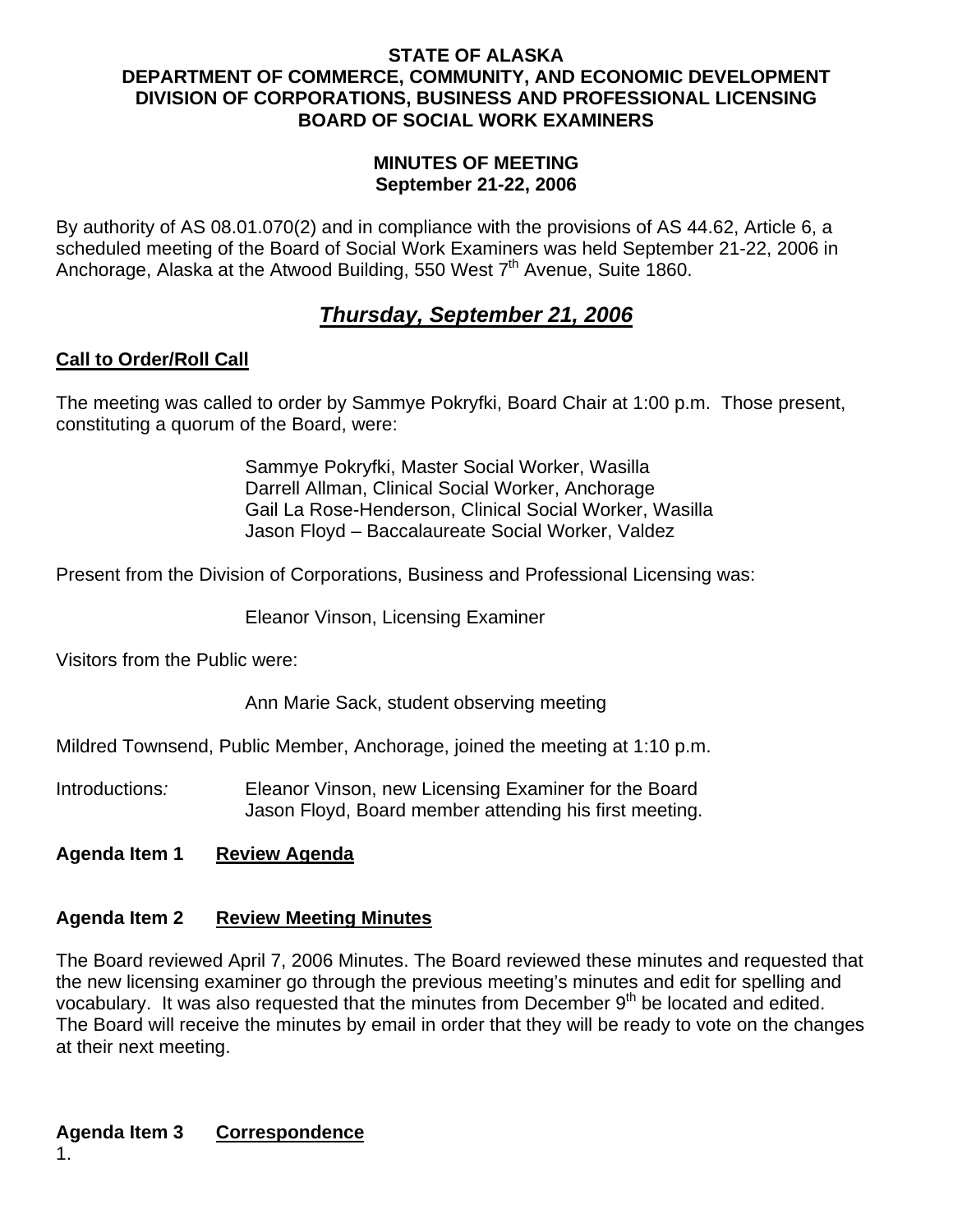The first letter discussed was from Mr. William Galic, who works for the State of Alaska's Office of Children's Services. Mr. Galic requested clarification as to what percentage of the hours worked in child protective services would count toward the clinical requirements for Clinical Social Worker licensure.

There was Board discussion. Jason Floyd stated that, as late as 2004, there were people trying to get the same question answered and the Board had not done so in the past. He would like the Board to clarify.

The Board referenced the regulations and the following definitions from the regulations:

#### **Sec. 08.95.990. Definitions.** In this chapter……

 (6) "clinical social work" means the diagnosis of psychiatric disorders and the use of techniques of applied psychotherapy of a nonmedical nature while practicing social work;

Sammye Pokryfki stated that it is a human resources issue, not a licensing issue. The standard is based on the fact they have practiced those skills. It goes back to the following regulation:

**12 AAC 18.115. SUPERVISION OF EXPERIENCE FOR CLINICAL SOCIAL WORK LICENSE.**

- (c) To be accepted by the board,……
- (3) the clinical supervisor must be responsible for direct clinical supervision of the applicant within the
- following content areas:
- (A) clinical skills;
- (B) practice management skills;
- (C) skills required for continuing competence;
- (D) development of professional identity;
- (E) ethical practice;
- (F) legal and regulatory requirements.

### **On a motion duly made by Allman, seconded by Townsend, and passed unanimously it was**

## **RESOLVED that the Board directs Mr. Galic back to the statutes**

Darrell Allman noted there are two issues:

- 1. The standards are not clear: Needs better clarification.
- 2. Need a timely response on how the regulations stand now.

### **Agenda Item 4 Investigator's Report**

Investigator Susan Winton joined the meeting and introduced herself.

The Investigator reported that there is one open/active investigation case at this time and no licensees on probation at this time.

The Board determined they needed to go into executive session to discuss/review investigative cases

## **On a motion by Allman and seconded by La Rose-Henderson, and approved unanimously it was**

 **RESOLVED to enter into executive session in accordance with AS 44.62.310(a)(2) to review investigative cases.**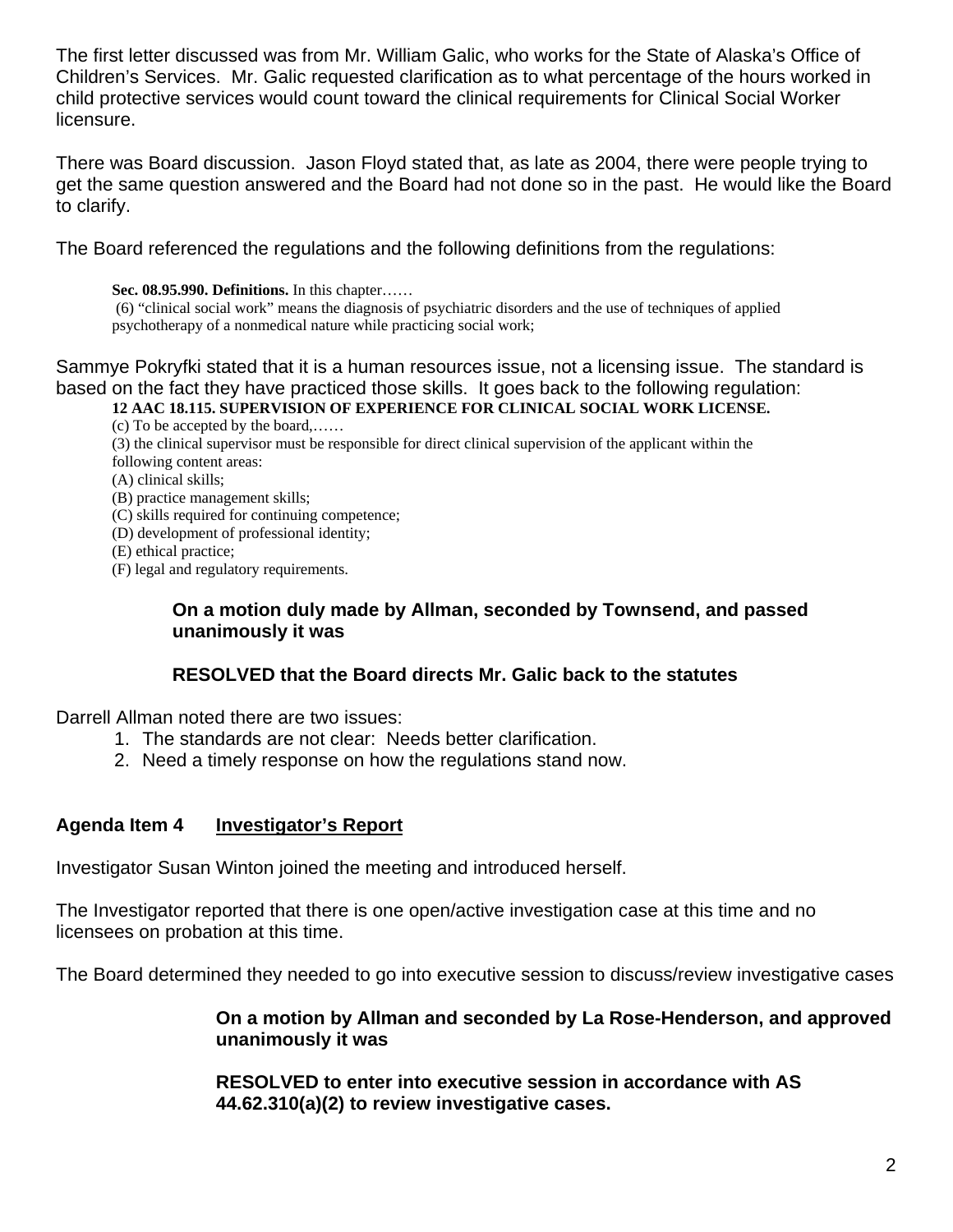At 1:53 p.m. the Board entered into executive session. At 2:15 p.m. the Board came out of executive session.

Board returned to: **Agenda Item 3 Correspondence** 

2.

The Board received a letter from Mr. David Ryczko, with the Association of Social Work Boards, regarding the Social Work Registry. This letter did not require action from the Board.

3.

 The Board received a letter from the License Commission of the Americas saying they were going to begin licensing of biofeedback and neurotherapy professionals and basically, introduced themselves. This letter did not require action from the Board.

4.

The Board discussed who would attend the annual meeting of the Association of Social Work Boards (ASWB) being held in Baltimore, Maryland, from November 10 through 12, 2006.

The Board chose Darrell Allman to attend. He will submit his application for it.

The Board heard from Jason Floyd and Gail La Rose-Henderson regarding their attendance at the ASWB Board Training. Mr. Floyd reported that it was good overview what ASWB is and he now has a better perspective of what his role is on the Board as protector of the public and the profession. The licensing process was explained and showed how significant the test is and showed the standards they go through. It was nice to hear our Board is not alone on these issues.

 Ms. La Rose-Henderson reported that she really enjoyed going and it was intensive training. She stated that she now has a better perspective on how things work. It gave her a respect for history and her place on board. She got to meet people and there was great day on law.

# **Agenda Item 5 Regulations**

**On a motion duly made by Townsend, seconded by La Rose-Henderson, and approved unanimously it was** 

## **RESOLVED to have special work sessions once a month until the regulations review is complete.**

Darrell Allman offered an amendment: until concept goes to regulation Specialist. The second accepted the amendment. Vote showed no opposed: moved and approved as amended.

2:30 p.m. Break 2:40 p.m. Reconvene

Regulation Specialist Jun Maiquis joins the meeting by telephone at 2:40 p.m.

Sammye Pokryfki informed the regulations specialist that the Board wants to look at the process and wanted advice regarding any common pitfalls as the Board gets started on changing regulations regarding Sec 08.95.125. There was discussion of tentative regulation changes. Regulation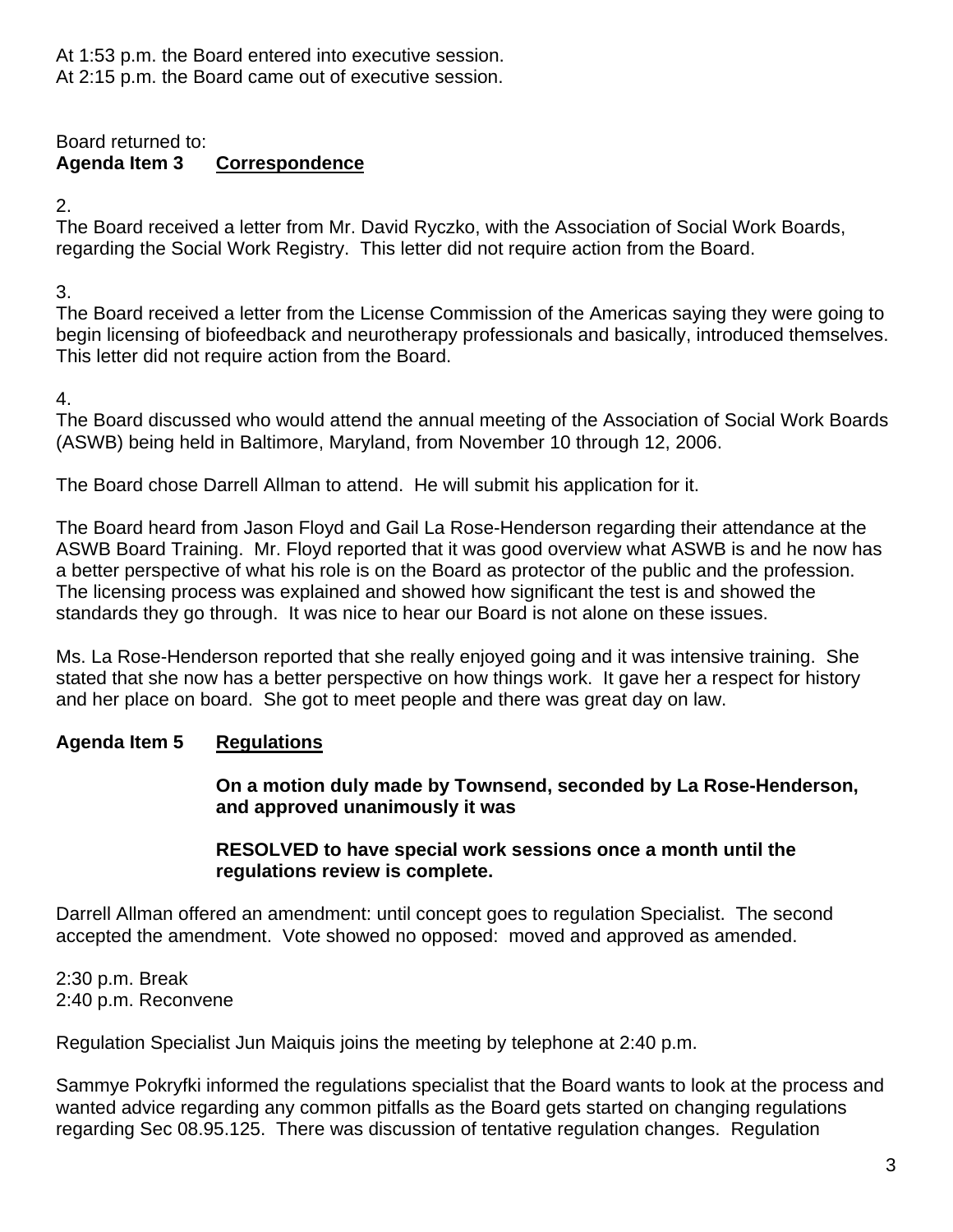Specialist Maiquis summarized the process to the Board. He gets the working draft from the Board; puts it into regulation format and makes sure it follows the Statutes. Then he will return it to the Board, who writes the new regulation change according to his and the Department of Law's advise. This process for a new regulation takes six months to one year. If it is a "housekeeping" change, they do not take as long.

 There was discussion on minimizing costs. Mr. Maiquis mentions putting all regulations projects in at once; do teleconference rather than requesting a regular meeting. He noted that the Board must not require something more stringent than what is in statute or the Department of Law will not let it go through.

There was discussion on changing the temporary licensing statutes. Eleanor said that she would research in areas where there's been talk of regulation action by previous boards.

The date of the first work session was scheduled for November 6, 2006 at 8:00 a.m.

# **Agenda Item 6 Licensing Action**

Paralegal Steve Winker joined the meeting by telephone.

The Paralegal discussed the Motion of Entry of Default and Revocation on Ruth Marie Maxwell. Ms. Maxwell was going to voluntarily release her license but never signed the paperwork to do so.

## **On a motion duly made by La Rose-Henderson, seconded by Allman, and approved unanimously it was**

# **RESOLVED to accept the Order of Default on Ruth Maxwell.**

A Roll Call Vote was taken.

The Memorandum of Agreement on Arthur Potts was discussed. Mr. Potts lacked 6 hours of continuing education credit with Alaska Native issues. His will be assessed a fine of \$600.00 (\$100.00 per credit hour), suspension of his license and he will be automatically audited for the next two renewal periods.

### **On a motion duly made by Allman, seconded by Floyd and approved unanimously it was**

## **RESOLVED to accept Potts memorandum of Agreement as written.**

Mr. Winker stated that Mr. Potts has not sent verification of the courses he was to take. When he does that, the Board will do a mail ballot for them. His license is suspended until he provides documentation.

## **Agenda Item 7 Public Comment**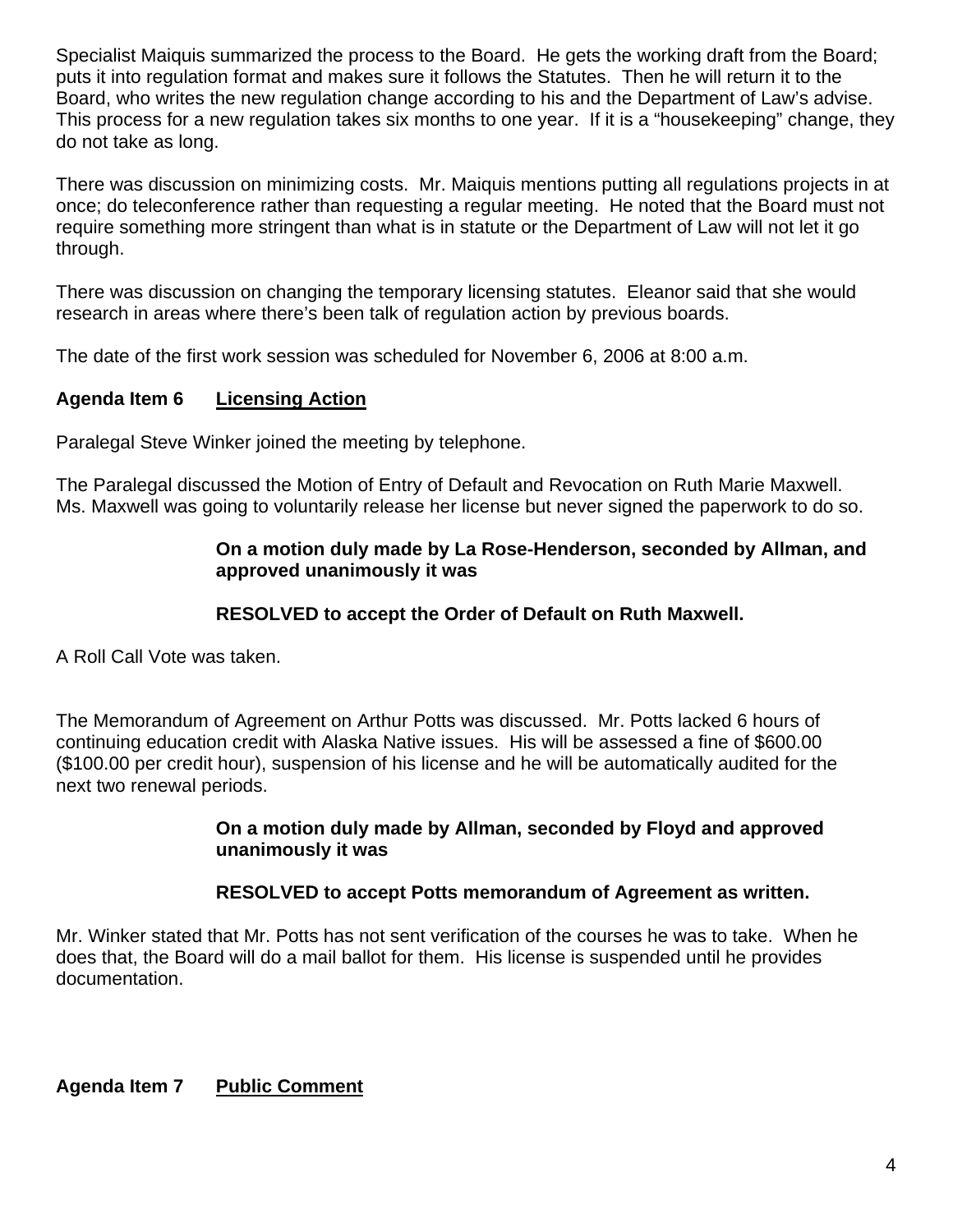Ms. Kelly Huse joined the meeting by telephone and spoke regarding licensure. She addressed the problem of getting another state's form accepted by Alaska.

Sammye Pokryfki noted that the Board's decisions are dictated by statute and regulations. Investigations is communicating with the Attorney General's Office to find out whether or not we are restricted to having to accepting only Alaska's form if the other official state form has the same information requested. The Board is sympathetic with Ms. Huse and her situation. The Board does not intend to put up barriers to people who meet the standards. The Board noted that her supervisor has not helped her with this. She has been done an injustice and it has caused a delay in the process.

# **Agenda Item 9 Old Business**

The Board discussed doing a regulation project to change the professional fitness questions that have a five year limit on them. It goes back to a well publicized case. It was decided that it would be added to the list of regulations projects.

## **Agenda Item 10 Applications**

The Board discussed a letter from Janet McDermott, who had a work supervisor who would not provide documentation of the supervised hours. The Board determined that this is out of the Board's purview. The Board Chair will draft a letter to Ms. McDermott.

The Board reviewed applications.

*5:00 p.m. Adjourn until 8:30 a.m. Friday September 22, 2006*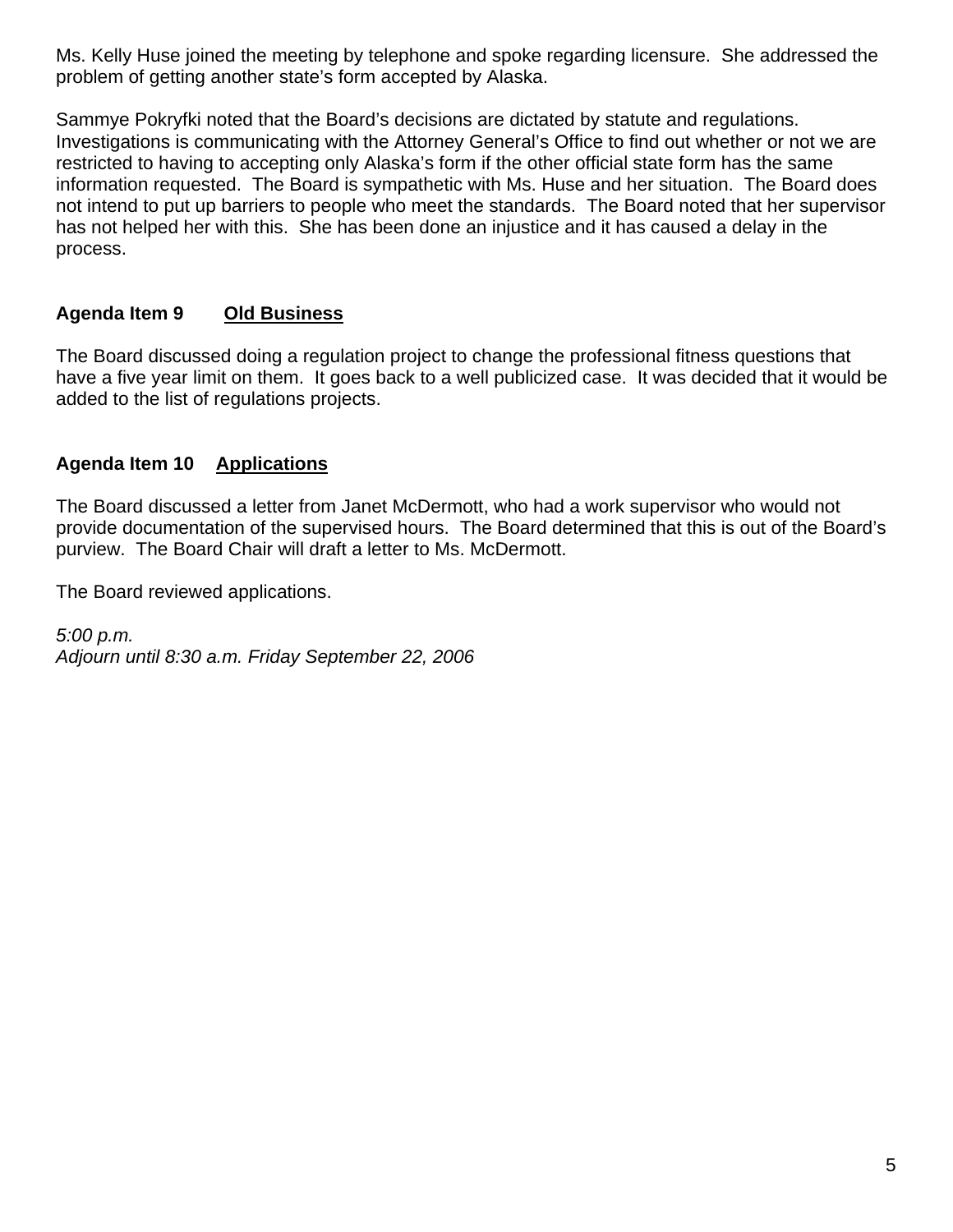# *Friday, September 22, 2006*

## **Call to Order/Roll Call**

The meeting was called to order by Sammye Pokryfki, Board Chair, at 8:35 a.m. Those present, constituting a quorum of the Board, were:

> Sammye Pokryfki, Master Social Worker, Wasilla Darrell Allman, Clinical Social Worker, Anchorage Gail La Rose-Henderson, Clinical Social Worker, Wasilla Mildred Townsend, Public Member, Anchorage Jason Floyd, Baccalaureate Social Worker, Valdez (joined at 8:45 am)

Present from the Division of Corporations, Business and Professional Licensing was:

Eleanor Vinson, Licensing Examiner

Add to Agenda: Correspondence at 8:35 a.m. Budget/Rhonda Leatham at 11:30 a.m.

#### Return to: **Agenda Item 3 Correspondence**

The Board discussed correspondence from a Ms. Lynette Torres. Ms. Torres had worked for the State of Alaska as a social worker, with a "grandfathered" license. She had left that position to take a new, non-social worker position. She requested the Board determine if she could return to another social work position. She wanted the following defined:

**Sec. 08.95.911. Exemptions.** (a) Notwithstanding AS 08.95.100(b)(1), a person who, on June 30, 2001, was employed or providing services under the title "social worker" may, without obtaining a license under this chapter, continue to use the title "social worker" while the person is employed by the same employer or, if self-employed, while providing the same scope of services, as on June 30, 2001. (Effective 7/1/2001) (b) The exemption under (a) of this section does not authorize use of the title "social worker" outside the context of the person's' employment or self-employment, as applicable.

The Board determined that, if a person is grandfathered into the social worker position on 6/30/01, and leaves that position, even if staying employed by the state, that person is no longer "grandfathered". The Board Chair will write her a reply.

### **Agenda Item 10 Applications**

**On a motion duly made by La Rose-Henderson, seconded by Allman and approved unanimously it was** 

**RESOLVED to go into executive session for the purpose of reviewing applications.** 

Off record at 8:50 a.m. On record at 9:00 a.m.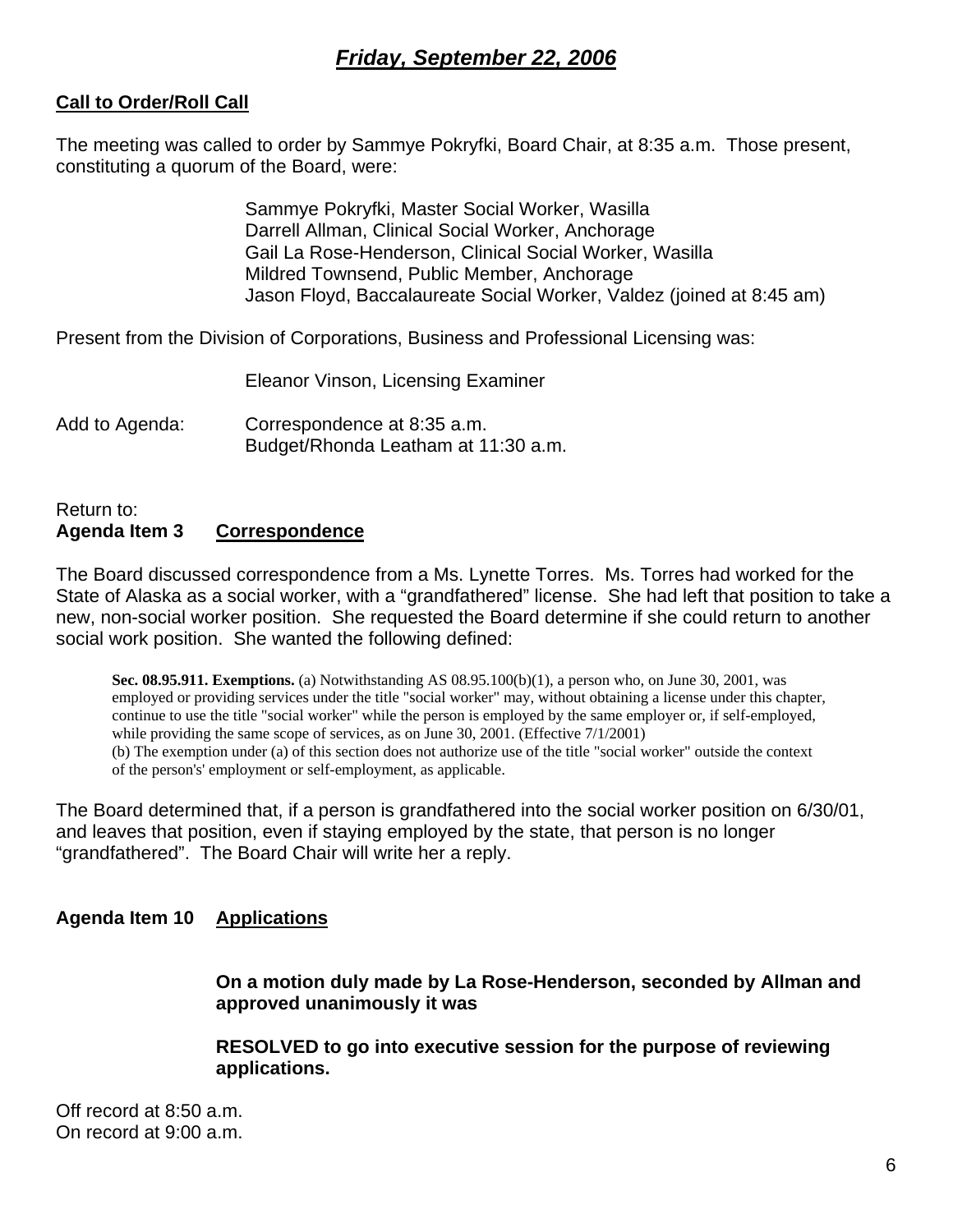#### Return to: **PUBLIC COMMENT**

The Board was joined by Rick Younkins, Chief Investigator with the Division. He came to address the Board regarding Ms. Huse's application. He had been in contact with her former supervisor and there were no problems with the applicant and her abilities.

Mr. Younkins had been in touch with the Attorney General's office, and the information given was stated that the Board has the discretion to make decisions regarding applicants. The Board can approve Ms. Huse using the Maine form. They must attach Maine's supervisor form along with Alaska's supervision form showing they are substantially the same.

Mr. Younkins further stated that, if the case went to hearing, there would be the question, "Was every attempt made to get information?"(by the applicant). If there is substantial compliance, the hearing would most likely go in favor of the applicant. So, if Maine's form meets/exceeds the information on Alaskan forms, the Board can accept it. The forms are for consistency. If the Board feels this information is substantially the same, the decision to accept the form will stand on legal principal.

The Board was in consensus that they would accept the form from Maine in place of Alaska's form, as it contains the same information as the Alaska form.

At 9:07 a.m. Chief Investigator Younkins left the meeting.

Board returned to **Agenda Item 10 Applications**

### **On a motion, duly made by Allman, seconded by Townsend and approved unanimously it was**

### **RESOLVED to go into executive session to review applications**

Entered executive session at 10:50 a.m. Exited executive session at 11:20 a.m.

## **Agenda Item 8 Budget Report**

Rhonda Leatham, Accounting Technician for the Department, joined the meeting at 11:25 a.m. (by telephone) to give the Board an overview of budget report. It was unknown if the fees will be reduced or if there was a projected budget. The technician will get back to the Board. Ms. Leatham left the meeting at 11:50 a.m.

Lunch Break at 11:55 a.m. Reconvened at 1:15 p.m.

Mildred Townsend left the meeting at 3:00 p.m. Gail La Rose-Henderson left the meeting at 4:00 p.m. A quorum of the Board remained.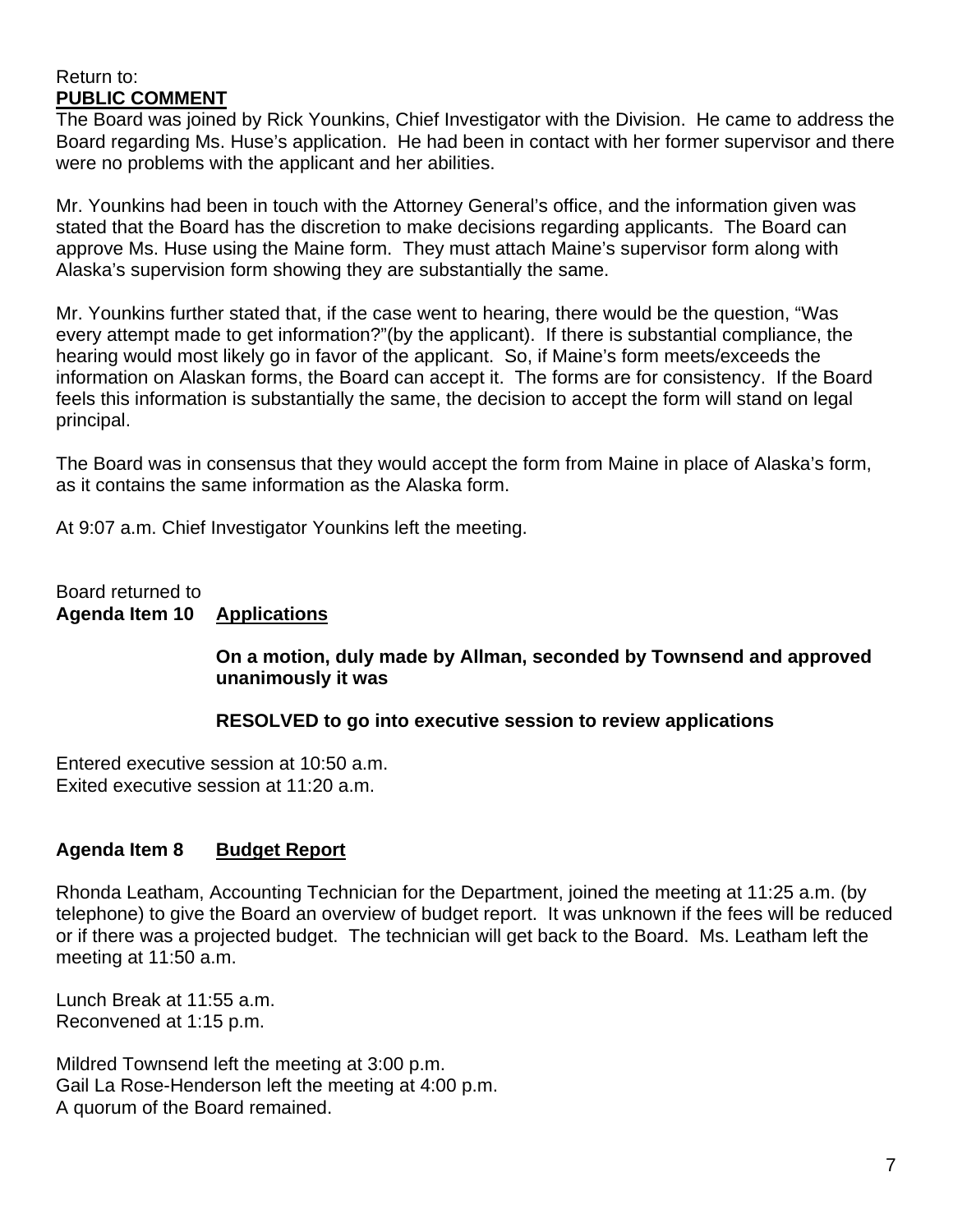# **Agenda Item 11 CEU Audits**

The Board resumed application process and continuing education audits.

### **On a motion, duly made by Floyd and seconded by Allman it was**

### **RESOLVED to approve the following licensees' as approved for their audits**

Burns, Carla Buzek, Eileen Garner, Fennisha Jamieson, Melody Kovalenko, Kimberly Lally, Eileen Lauterbach, John Lavender-Bratcher, Debra Lavigne, Marie-Jeanne McQueen, Jr., John Morgan, Nancy Morton, Laura Williams, Donna Zaccardi, Michael

# **Roll call Vote: Sammye Pokryfki – yes Jason Floyd – Yes Darrell Allman - Yes**

### **Motion passed.**

It was noted that not all audits were completed. The Board will have to do nineteen of the audits by mail ballot.

### **On a motion, duly made by Floyd and seconded by Allman it was**

#### **RESOLVED to approve pending the following licensees' CEUs as stated on their forms**

 Hull, Donald Moyer, David Woodward, Barry

| <b>Roll call Vote:</b> | Sammye Pokryfki – Yes       |
|------------------------|-----------------------------|
|                        | Jason Floyd - Yes           |
|                        | <b>Darrell Allman - Yes</b> |

**Motion passed.** 

**On a motion, duly made by Allman and seconded by Floyd it was** 

**RESOLVED to approve/approve pending the following applications**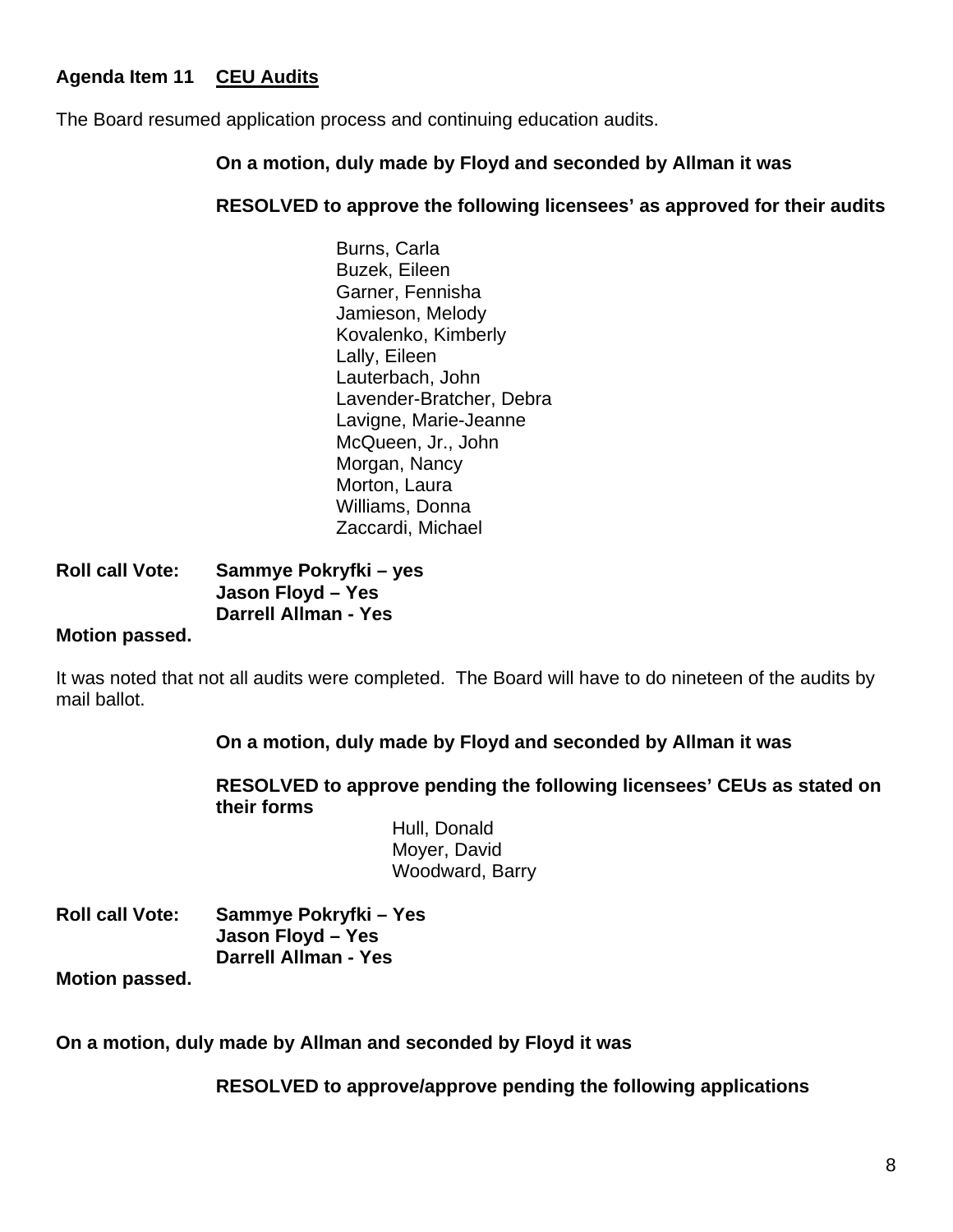| For Clinical by Examination:                                        |  | Arvidson, Kathryn<br>Huse, Kelley<br>Lewis, Alfred<br>McLin, James<br>Natanek, Malinda<br>Newell, Christina<br>Renwick, Judith |  |
|---------------------------------------------------------------------|--|--------------------------------------------------------------------------------------------------------------------------------|--|
| For Clinical by Credentials:                                        |  | Baker-Williams, Pamela<br>Black, Sheri<br>Smith, Casey                                                                         |  |
| For Master by Examination:                                          |  | Barrett, Emily<br>Baughman, Carol<br>Davis, Michele<br>Holthause, Aileen<br>Wiebel, Jr., Gary                                  |  |
| For Baccalaureate by Examination:                                   |  | Michaelson, Jennifer                                                                                                           |  |
| For Temporary Master Social Work license:                           |  | Morris, Elena<br>Stratman, Joseph                                                                                              |  |
| For Temporary Baccalaureate Social Work license:                    |  | Beaubouef, Randall                                                                                                             |  |
| For Extension of MSW Examination:                                   |  | Jolley, Erica                                                                                                                  |  |
| For Clinical Social Worker by Examination Pending: Williams, Edward |  |                                                                                                                                |  |

**Roll call Vote: Sammye Pokryfki – Yes Jason Floyd – Yes Darrell Allman - Yes** 

#### **Motion passed.**

**On a motion, duly made by Floyd and seconded by Allman it was** 

#### **RESOLVED to approve/approve pending the following applications for continuing education courses**

Alaska Court Systems – Family Group Conference Facilitator Training

Alaska Rural Behavioral Health Training Academy – Adult Services Track-Advanced, Fall 2006

Alaska Rural Behavioral Health Training Academy – Child Youth Services Track Advanced, Fall 2006

Anchorage Community Mental Health Services – Advanced Training in Attachment Self-Regulation & Competencies w/ Traumatized Youth-6 general CEUs

Anchorage Community Mental Health Services – Peer-Provider Partnerships for Recovery Confer.

Co-Occurring Disorders Institute – Focusing Attention Can Rewire the Brain-Treating Obsessive Compulsive Disorder